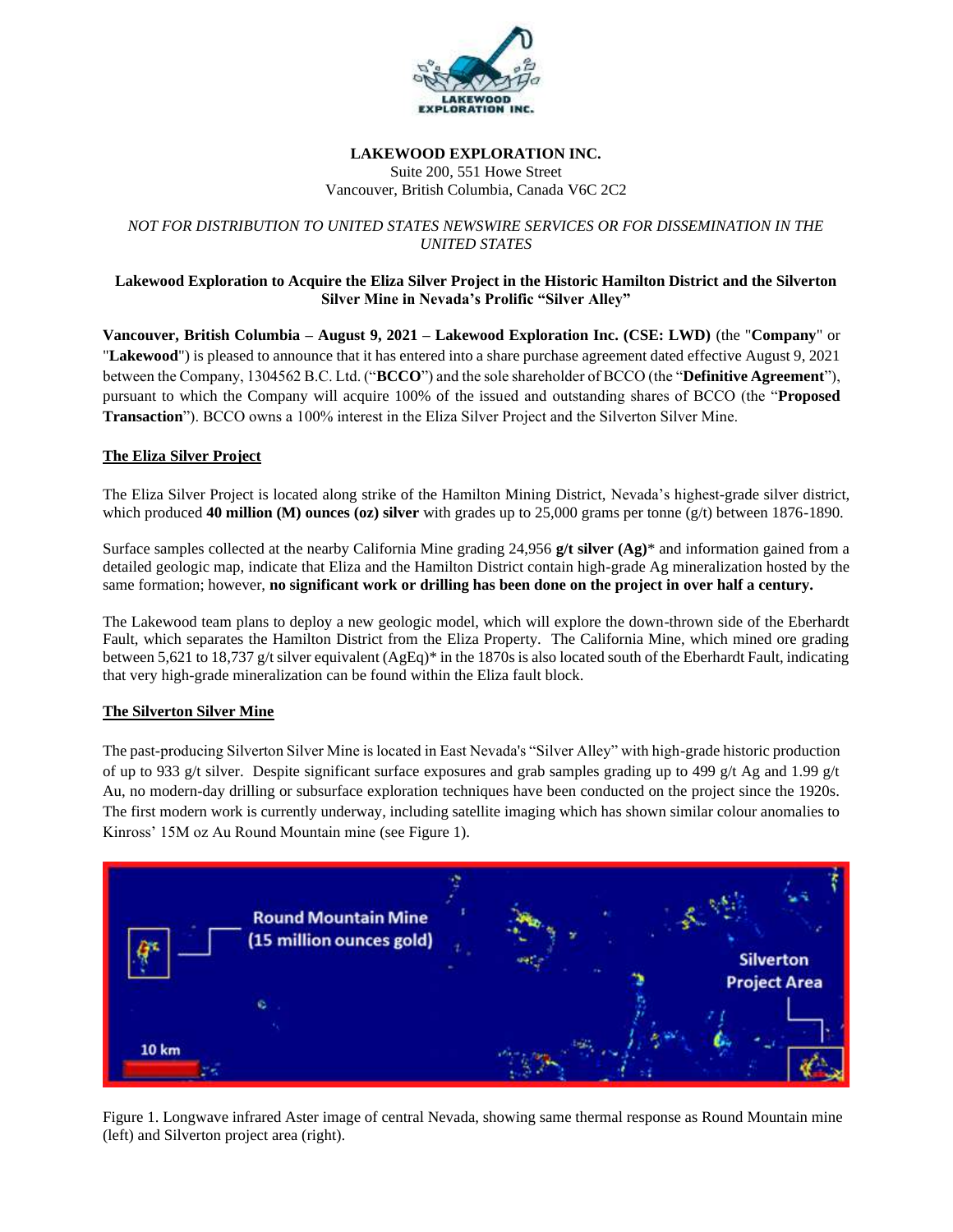Numerous large deposits are located in the "Silver Alley," including the 174 Moz Tonopah silver project and the Tybo project, which produced 100 Moz AgEq (see Figure 2).



Figure 2: Silverton area map including other mines in the area

- 1) NBMG Report 22600014
- 2) MRDS Record 10072150
- 3) NBMG Report 11300005
- 4) NBMG Report 49700037, inflation-adjusted
- 5) VR Resources company reports
- 6) Bida, 1961 inflation-adjusted

"The geology of the Eliza project suggests that it could be a down-dropped extension of the 40 Moz Hamilton Silver project," stated President, Morgan Lekstrom. "The addition of Eliza and Silverton, two highly prospective silver projects in two of the most prolific silver districts in the USA, complement our growing portfolio of western US focused silver assets, which includes the past producing Silver Strand mine in Idaho. The acquisition of these projects reaffirms our strategy of adding shareholder value by acquiring silver assets that have both large exploration upside and near-term production potential."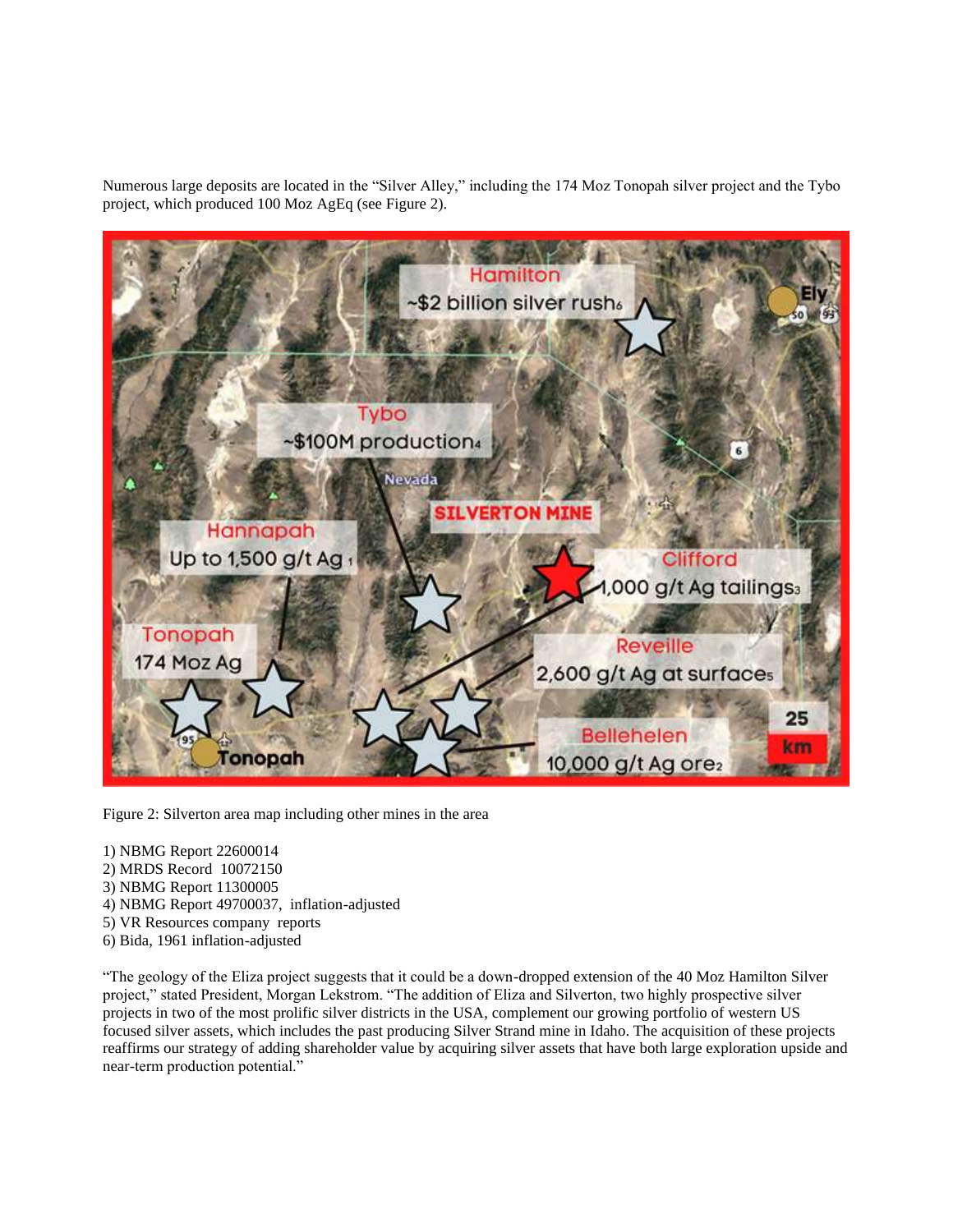### **The Transaction**

Pursuant to the terms of the Definitive Agreement, upon the closing of the Proposed Transaction, Lakewood will acquire 100% of the issued and outstanding securities of BCCO in consideration for: (i) the issuance of 3,370,000 common shares of the Company (the "**Payment Shares**") to the sole shareholder of BCCO, and (ii) a cash payment of \$20,000. In addition, the Company will issue 300,000 common shares to certain arm's length third party finders in connection with the Proposed Transaction (the "**Finders' Shares**"). The Payment Shares and Finders' Shares will be subject to voluntary hold periods, with 25% of the shares released on the date that is 3 months following the Closing Date and an additional 25% released every 3 months thereafter until all shares have been released.

The Proposed Transaction remains subject to certain closing conditions including, without limitation, (a) the receipt by the Company of all necessary corporate and regulatory approvals; and (b) each party's representations and warranties in the Definitive Agreement being true and correct in all aspects as of the Closing Date, and each party meeting its terms and conditions and completing its covenants and obligations as contained therein. There can be no guarantees that the Proposed Transaction will be completed as contemplated or at all. The Proposed Transaction is anticipated to close on or before October 31, 2021.

#### **About Lakewood Exploration Inc.**

Lakewood Exploration Inc. is a junior resource company that controls the Lacy Gold Project in British Columbia, Canada, the past-producing Silver Strand Mine in the Coeur d'Alene Mining District in Idaho, USA, and both the Eliza Silver project and the Silverton Silver mine in one of the world's most prolific mining jurisdictions in Nevada. The Company is rapidly advancing towards an initial drill program at Silver Strand with the aim of defining a large silver resource within a belt that has produced more than 1.2 billion ounces of silver to-date. Geologic studies indicate that the Silver Strand Mine is hosted by the Revett formation, suggesting the potential for significant down dip extensions as demonstrated by other major mines in the district. Previous operators were solely interested in developing the known shallow mineralization, with the mine's lowest level extending only 90 metres below surface. Lakewood strives to become a multi-mine silver producer. Mineralization hosted on adjacent and/or nearby properties is not necessarily indicative of mineralization hosted on the Company's property.

### **On Behalf of the Board of Lakewood Exploration Inc.**

Morgan Lekstrom, President

Corporate Office: 551 Howe Street, Vancouver, British Columbia V6C 2C2, Canada Contact: Kristina Pillon, President, High Tide Consulting Corp. 604.908.1695 / investors@silverhammermining.com *The CSE does not accept responsibility for the adequacy or accuracy of this release.*

*The Canadian Securities Exchange has not in any way passed upon the merits of the Proposed Transaction and has neither approved nor disapproved the contents of this press release.*

*The securities to be issued in connection with the Proposed Transaction have not been and will not be registered under the U.S. Securities Act of 1933, as amended (the "1933 Act"), or under any state securities laws, and may not be offered or sold, directly or indirectly, or delivered within the United States or to, or for the account or benefit of, U.S. persons (as defined in Regulation S under the 1933 Act) absent registration or an applicable exemption from the registration requirements. This news release does not constitute an offer to sell or a solicitation to buy such securities in the United States.*